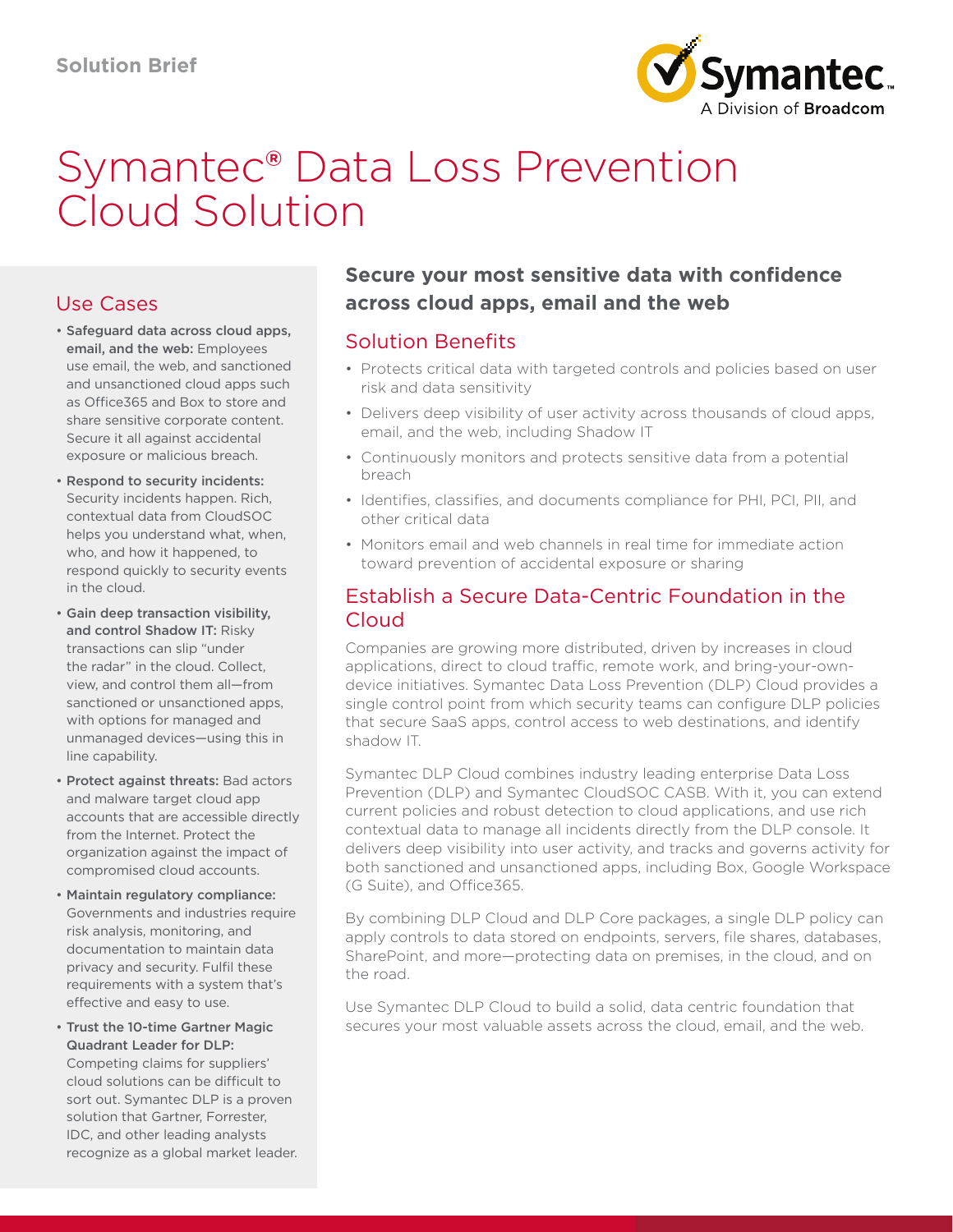## **Solution Brief**

# Key Features and Benefits



## Protection of Sensitive Data Across Cloud Apps, Email, and the Web

Together, DLP and Cloud Access Security Broker (CASB) detect and protect against intrusions, threats, and data loss across your most important business apps, email, and the web.



#### Unified DLP Engine

CloudSOC uses a single DLP engine to detect and remediate on premises and cloud based violations. It features built in PII, PCI, and HIPAA policies, plus a Cloud Detection Service to create custom policies from the Symantec DLP Enforce console.



## Compliance Enforcement

DLP enforces cloud storage, sharing. and access policies for HIPAA, PCI, PII, and other sensitive data. It automatically protects regulated data with integrated encryption and multi factor user authentication.



#### Flexible Deployment

CloudSOC deployment options include unified authentication, integrated endpoints, agentless solutions, integrated web security, proxy chaining, shared intelligence, unified policy management, and more. Integrations with Symantec DLP support authentication, encryption, threat protection, and secure web gateway solutions.



#### Centralized Policies and Granular Controls

A powerful policy engine delivers efficient, fine-grained control over how users and apps share, transfer, and use sensitive data. One policy can apply multiple detection methods for precision, compound matching conditions for accuracy, and group rules and exceptions for individualization. BYOD options extend real-time CASB restrictions to authorized users on unmanaged endpoints.



## Visibility and Control Over Data In Use, At Rest, and In Motion

DLP uses deep content inspection and context analysis to provide a comprehensive understanding of the location, movement, and exposure of sensitive data, so you can prevent data leaks and exfiltration attempts.



## Comprehensive App Coverage

DLP uses API integrations and inline traffic analysis to monitor and control use of sanctioned SaaS platforms. It provides risk scoring for over 36,000 apps using hundreds of security mechanisms, compliance certifications, and other metrics.



#### High-Speed Policy Enforcement

API-based inline policy enforcement uses ThreatScore, abnormal user behavior, threat detection, and content classification to prevent data exposures and quickly control access, sharing, or other app specific actions.



## Powerful UEBA Detection and Machine Learning Risk Analysis

Symantec CloudSOC UEBA and machine learning capabilities connect the dots between violations, users, accounts, and assets to assign risk scores to users and incidents. Risk scores identify malicious insiders and outsiders, prioritize risks across multiple platforms, and categorize incidents tied to misaligned policies or user mistakes.



#### Continuous Monitoring of Risk and Adaptive Access Control

CloudSOC continuously monitors risks from data loss, unsanctioned applications, malware, device security posture, compromised accounts, and other sources. Adaptive access controls harness this data to protect information, with CASB enforcement of real time policies at its gateway to prevent exfiltration of sensitive data, block malicious content, and keep malicious or compromised users off cloud applications.